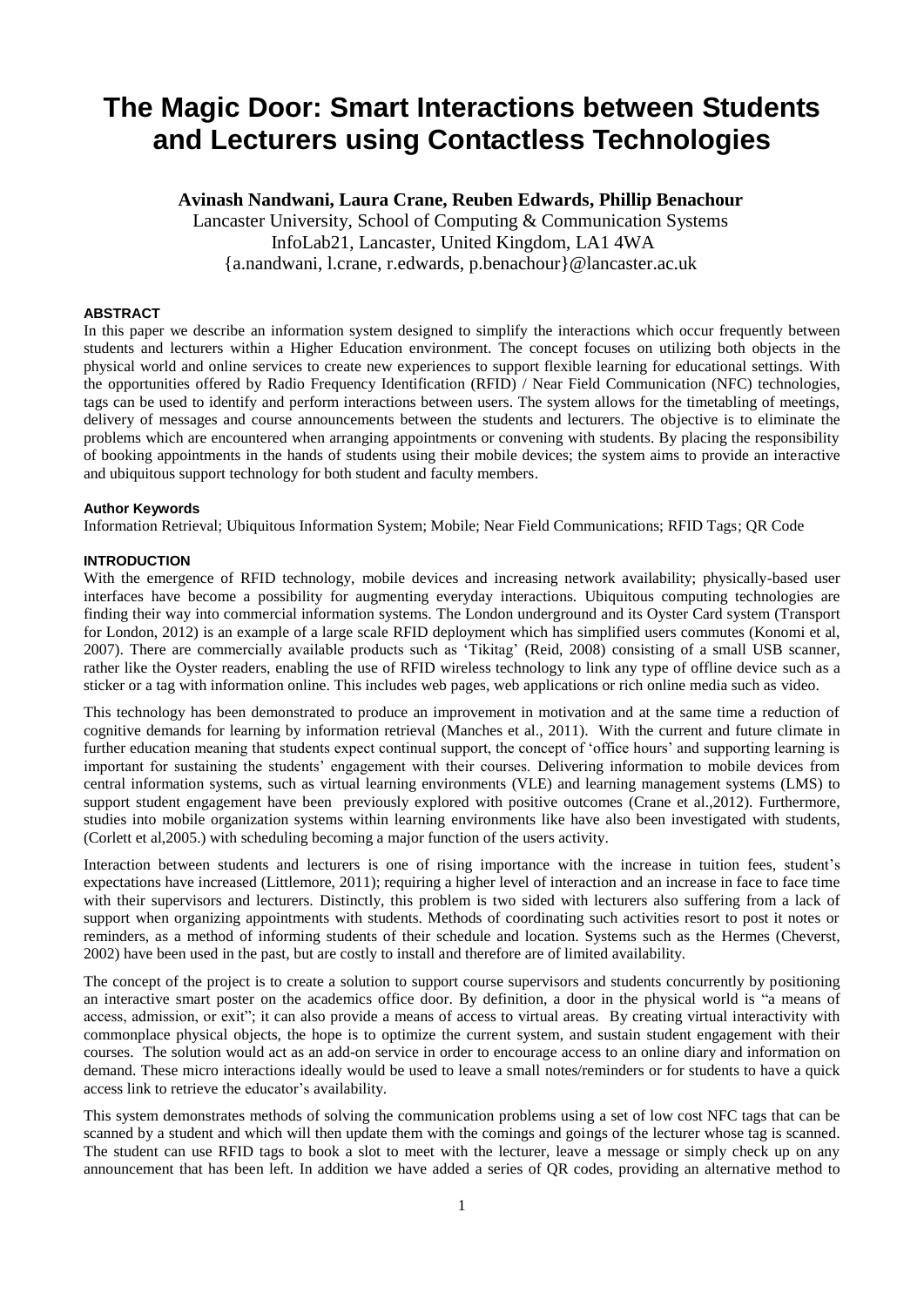access the same service for those students who will not have NFC-enabled smart phones. Also, cheap commercial devices are appearing as alternative to mobile phones. Poken allows users to collect people, places and things with a touch (Poken, 2012). All these available products enable different solutions to existing problems for a range of various sectors and industries. Within an educational field, the organization and efficiency of activities can be increased. One example which is explored by this paper is the affixing of RFID tags onto the office door of a lecturer, to consequently; reduce the cognitive demands on the user by associating that lecturer with his room instead of using complex web portal software or calendar software. The user would be able to interact directly using such devices, creating new methods of communication between faculty and students.

#### **NFC CONNECTIVTY & INTERACTION**

When computers were first conceived, interaction with these devices was performed via abstract but fairly intuitive methods. For example, the computer mouse requires the user to translate movement on the horizontal physical plane to the vertical plane seen on their monitor. These usage abstractions have now extended to all aspects of the way in which we use these virtual environments. Rather than physically visiting a person or sending a message directly to them we now interact with an email address rather than an actual person. Paul from the university can now be identified as paul@lancaster.ac.uk. These abstractions increase the cognitive demands required by the user to interact with already complex systems.

People naturally think of these systems in physical terms and as such designers have tried to design interfaces with real world analogue. Email has been compared to sending letters; Skype is akin to the 'phone network and File managers imitate folders and documents in an actual filing cabinet. Similarly, when communicating directly using other devices, actions in multiple scenarios can be described as Near Physical Interactions (Nandwani et al, 2010). Being able to transfer information from one person to another by simply touching each other's phone or a tag related to someone, allows for this near physical sensation. The tactile and haptic nature of 'tapping', becomes an informal approach yet meaningful and direct.

Informative Things (Barret et al, 1998) takes this approach further by mapping physical objects to a unique ID. This ID can then serve as a look-up key for a piece of arbitrary information. This system closely follows the idea of hotel keys or identification badges where the cards and keys are physical items that represent other data and are attached to a specific room or person. With the Informative Things system physical objects such as a book or floppy disc can be linked to documents or processes. For example a dictionary could be used to look up the meaning of a highlighted word or the physical hard copy of a document could be used to move the digital copy of the same document, transferring it between PCs. We can apply this concept to modern technologies and use mobile phones, follow a very similar system architecture and logic of managing data. Figure 1 and 2 show how we adapted Informative Things to develop the magic door architecture system.





The earlier methods of interacting with physical objects can become extremely complicated. There may be difficulties with passwords, IP addresses, and human error in copying data and spelling errors. Human error is the greatest problem which could lead to loss of data or breach of security and methods had to be developed that would reduce this risk. The Informative Things approach avoids these problems by reducing the concepts into more easily understandable ideas. However this approach requires intensive set-up and has large security concerns. If a physical item mapped with a unique ID, is lost, then the digital item is also lost. Using the physical ID on the doors by using tags, it ensures that whatever device a user may be using they can identify themselves easily.

Others, such as Want and Fiskin have expanded on this concept to bridge the physical and virtual with the use of RFID and wireless networking to create seamless interaction with electronic services (Want et al, 1999) .These approaches improve on Barret and Maglio by allowing for multiple interface mechanisms on one physical object. Their systems are unobtrusive as tags are small and essentially invisible unlike bar codes and other glyphs. One key point of their research is their work on location and tagging items such as tables or doorways to induce context into information systems.

Near field communication (NFC) is a wireless connectivity technology that allows embedded NFC chips to send encrypted data over a short distance to a reader. It was co-developed by NXP Semiconductors and Sony in 2002 and is being added to mobile smartphones for use in mobile payment, data sharing and other applications.

Radio-Frequency Identification (RFID) technologies such as NFC, send radio waves to passive electronic tags to power them and receive a return signal. RFID was first patented in 1983 and in 2006 the Nokia 6131 was the first NFC capable mobile phone. More recent devices include the Nokia C7 and the Samsung Nexus S.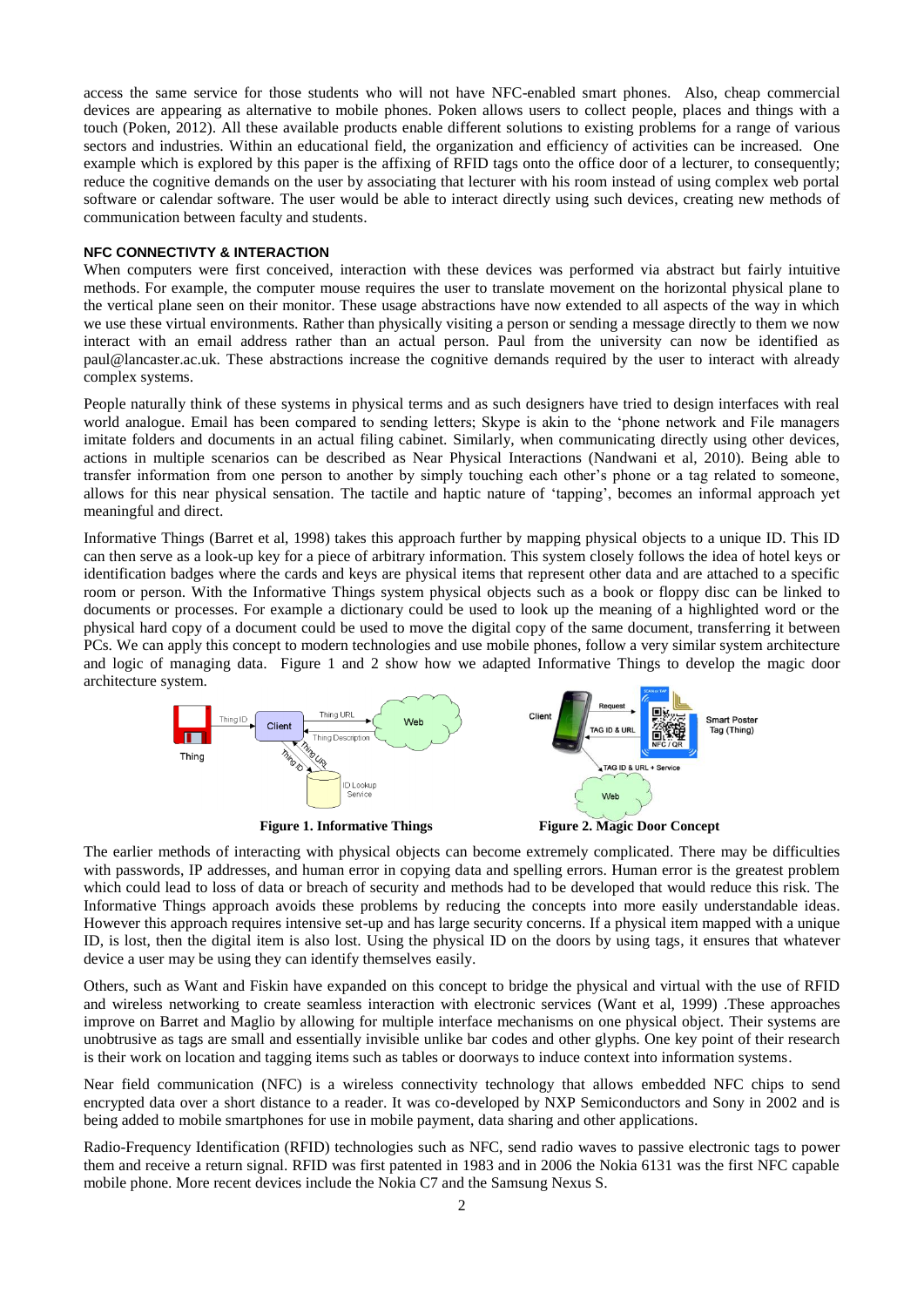Data can theoretically be transmitted up to 20cm but the practical distance is about a couple of centimeters. As NFC uses a single frequency multiple tags cannot be read at one time and most devices either pick the strongest signal or throw some form of error. The main advantage of NFC over other communication technologies is that NFC does not require any setup. Unlike Bluetooth or WiFi the device does not need any pairing or security setting to communicate with the target. A wave or touch can establish an NFC connection.

## **THE PROPOSED PROTOTYPE SYSTEM**

Figure 2 shows an enhanced approach as a block diagram using NFC. The system proposed, constructed and described uses a Smart Poster containing a series of RFID Tags and alternative QR codes to create the gateway access point to the service. A NFC-enabled phone will be the only requirement to access the services of this magic door. The user would tap a tag, and this would automatically display required information in there screen. The system allows the user to add appointments or send a direct message. A second user could access the services instantly sequentially as a "Tap  $\&$  Go" action.



**Figure 3. Magic Door Smart Poster**

**Figure 4. RFID Sticker placed behind N-Mark in Smart Poster (1 of 3)**

Figure 3 illustrates the Smart Poster developed for the Magic Door System. It has been split into 3 sections: information about lecturer; a link to an open diary; and a direct messaging service. This allows users a clear, simple and intuitive approach to a lecturer. NFC enabled stickers (Figure 4) have been placed on the reverse side of the poster, mapping the N-Marks, the industry standard logo and universal symbol to identify NFC (NFC Forum). Also, considering the early stage in the deployment and availability of the technology to the end consumers, an alternative has been added to the system using QR codes to access the same solutions with any smart phone. The main difference being, QR codes have to be generated for a specific location, the code redirects users to a website, can take more time and an application is required. Also, these are less effective depending on lighting and users ability to scan the code. The tag just needs to be touched, and contains more meaningful information, and cannot not be marred or damaged and would work in any conditions such as in a dark room. Figure 5 shows a student using the system. That simple touch launches a mobile display in the students phone. Figure 6 illustrates an example of a users phone display after tapping the diary tag or scanning its QR Code.



|             | To Calcoder Brenth Views Starth Web  15. Months May 2012<br>Wednesday, May 30,<br>2012<br><b>Public Access</b><br>Category: 40 |                            | Add Entry ( event ) *<br>Details Farrequess Expost (Renovant)<br><b>The Contract Science Automaker</b>                                |       | by Calendar Events Views Search Avic _ _ Month: May 20<br>Wednesday, May 30,<br>2012<br><b>Public Access</b><br>Category: Jul 4 |  |
|-------------|--------------------------------------------------------------------------------------------------------------------------------|----------------------------|---------------------------------------------------------------------------------------------------------------------------------------|-------|---------------------------------------------------------------------------------------------------------------------------------|--|
| <b>IV M</b> |                                                                                                                                |                            |                                                                                                                                       |       | <b>DO-BE</b> 20:00 Meeting with Aut                                                                                             |  |
| 13.04       | <b>T10 00 Ad</b>                                                                                                               |                            |                                                                                                                                       | 10:00 | <b>TO DOE AUT</b>                                                                                                               |  |
| 15.00       |                                                                                                                                |                            |                                                                                                                                       | 11:00 |                                                                                                                                 |  |
| 1241        | 112 000 Project Membrid with Student                                                                                           |                            |                                                                                                                                       | 12.00 | 192.00) Project Meeting with Student                                                                                            |  |
| 13.68       | 15200568                                                                                                                       |                            | Louison 1971-6<br>$10\left[\overline{\alpha}\right]$ for $\left[\overline{\alpha}\right]$ 272 $\left[\overline{\alpha}\right]$ denot. | 13:00 | 113.00(fm)                                                                                                                      |  |
| 1208        | (14:00) Catch up with Clara re Projects                                                                                        |                            | Teledown Tel<br>$(0.9 - 0.07)$                                                                                                        |       | 14:00 14:00 Catch up with Clare re Projects                                                                                     |  |
| 15.64       | 15.00 SaftSudent                                                                                                               | <b><i><u>SANAK</u></i></b> | 10 Board minutes                                                                                                                      | 15:00 | 116 CCC Equitidity dent                                                                                                         |  |
| 10.08       | Tivs oct-site                                                                                                                  |                            | Challenge Response<br>Does the participates and number from the image into the net bot. The prodition provider                        |       | 16:00 16:00 000                                                                                                                 |  |
| 12-04       | <b>STOCLIGAN</b>                                                                                                               |                            | <b>Enerthenow's Sent in Bradio</b>                                                                                                    |       | 17:00 17:00 Marks                                                                                                               |  |

**Figure 5. Student Interacting with Door Figure 6. Booking an appointment with a lecturer through Magic Door**

From a single tap, the diary is launched presenting the user at the current day. Available slots are blank and can be accessed. Clicking on the specific slot required would then display an entry form which the student can fill, specifying a title, description of the meeting, location and time. Once the appointment is saved, the lecturer is notified and it is noted on his/her diary. Similarly if the user decides to contact the lecturer, the same process is followed, but in this case emails are sent or the tag would enable for other messaging services such as a SMS through a safe gateway.

The system improves in many aspects the current interactions by allowing an instant feedback functionality which generates time saving to students and lectures; by not having to write, wait and respond to emails. It also enables the students to physically interact with a lecturer even if he is not present, giving him/her the opportunity to manage the appointment. It is easy to use and intuitive, the implementation costs are very cheap and there is no installation required.